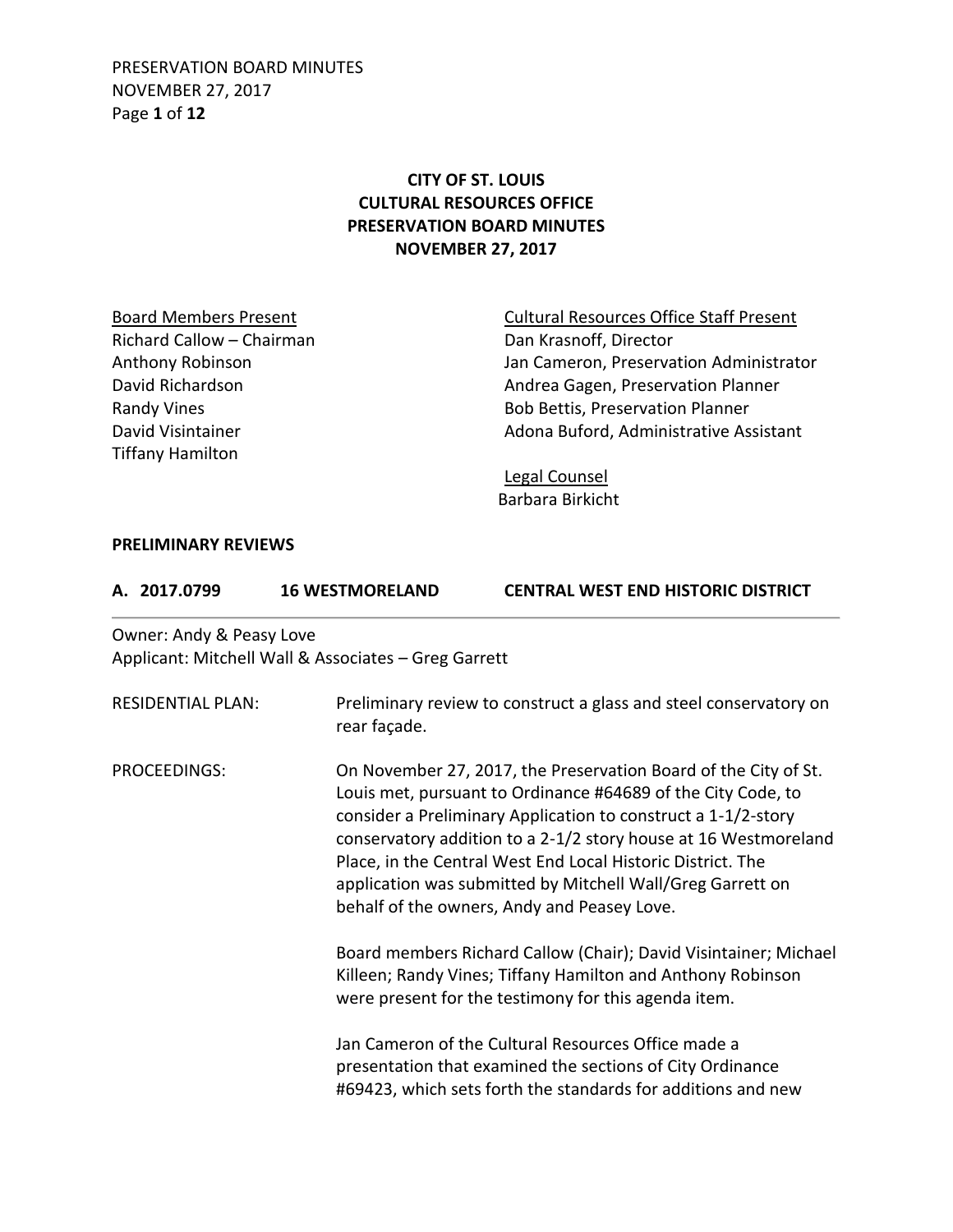# PRESERVATION BOARD MINUTES NOVEMBER 27, 2017 Page **2** of **12**

|                           | construction in the Central West End Local District. She testified<br>that while the conservatory would be constructed at the rear<br>southeast corner of the house, it would extend beyond the<br>house's east façade and will be visible from Westmoreland Place;<br>that its 1-1/2 story height did not fully comply with the Central<br>West End Standards requiring additions to historic buildings be<br>compatible in height, scale, mass and material to the fabric of the<br>building.                                                                                                                                                                                                                                                                                                                                                                                          |
|---------------------------|------------------------------------------------------------------------------------------------------------------------------------------------------------------------------------------------------------------------------------------------------------------------------------------------------------------------------------------------------------------------------------------------------------------------------------------------------------------------------------------------------------------------------------------------------------------------------------------------------------------------------------------------------------------------------------------------------------------------------------------------------------------------------------------------------------------------------------------------------------------------------------------|
|                           | Ms Cameron stated, however, that the design had been revised<br>substantially from the first submission in consideration of<br>comments from the Cultural Resources Office staff, and, although<br>still clearly contemporary, was now lighter in scale and feeling.<br>She also noted that the addition would impact the house in only<br>two small places and would be removable without significant<br>damage to the historic structure. Ms Cameron added that the<br>Central West End Association had decided not to comment on the<br>project.                                                                                                                                                                                                                                                                                                                                      |
|                           | Andy Love, owner, appeared in support of the project but did not<br>testify.                                                                                                                                                                                                                                                                                                                                                                                                                                                                                                                                                                                                                                                                                                                                                                                                             |
| <b>FINDINGS OF FACTS:</b> | The Preservation Board found that:<br>16 Westmoreland Place is located in the Central West End<br>$\bullet$<br>Local Historic District.<br>The proposed addition does not fully comply with the<br>$\bullet$<br>requirements of the Central West End Standards that require<br>that additions to historic buildings be compatible in height,<br>scale, mass and material to the fabric of the building.<br>Revisions have been made to the original submission that<br>$\bullet$<br>have lightened the scale of the addition and increased its<br>compatibility with the house.<br>Further revisions presented at the meeting indicate that the<br>٠<br>addition will now extend less than a foot beyond the house<br>wall.<br>The addition will be self-supporting and will have little impact<br>٠<br>upon the house itself, and could be removed with little<br>damage in the future. |
| <b>BOARD DECISION:</b>    | It was the decision of the Preservation Board to grant Preliminary<br>approval for the construction of the addition, with the stipulation<br>it extend no more than 8 inches beyond the east wall of the house                                                                                                                                                                                                                                                                                                                                                                                                                                                                                                                                                                                                                                                                           |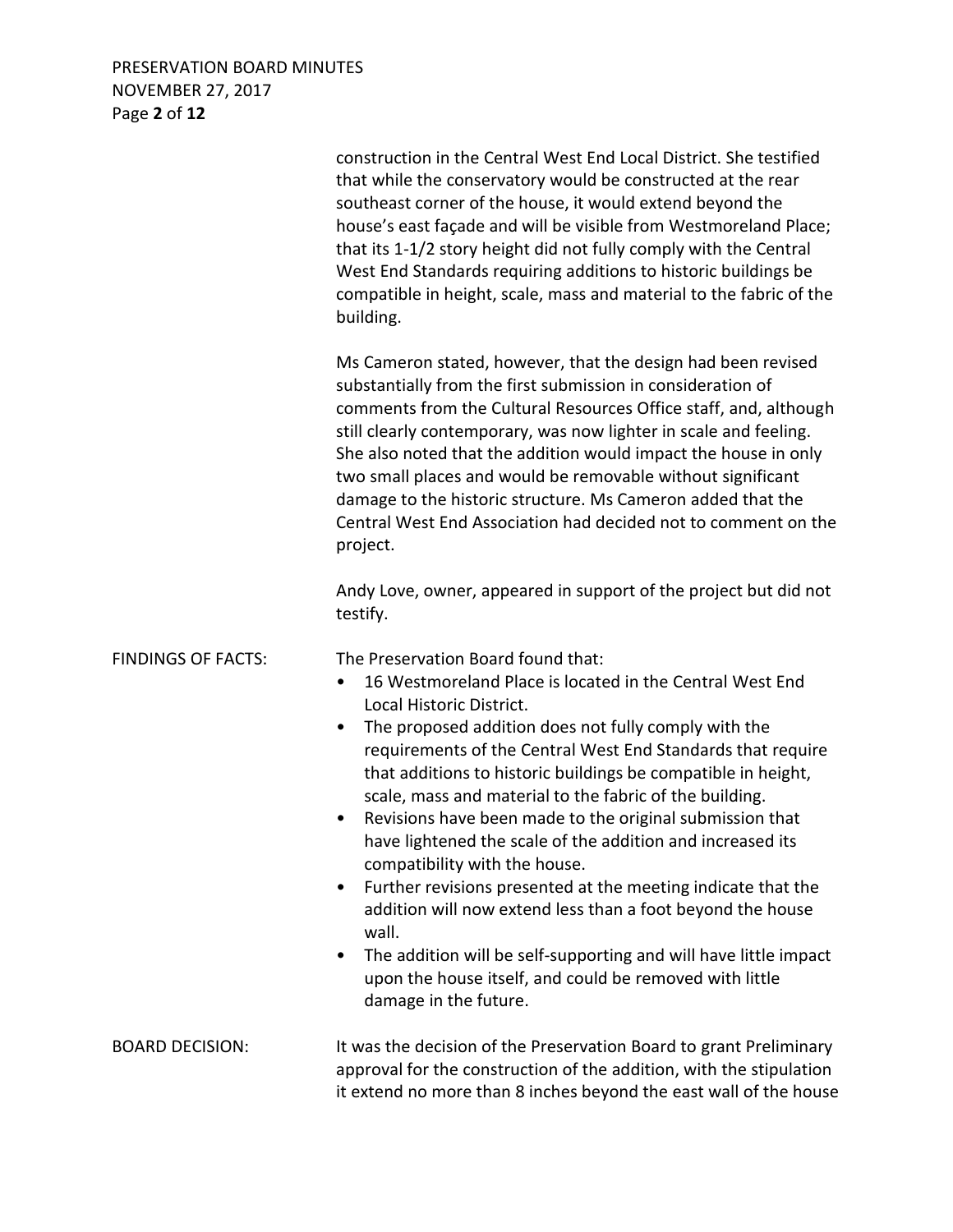and that final drawings, materials and colors be reviewed and approved by the Cultural Resources Office. The motion was made by Board Member Randy Vines and seconded by Ms. Tiffany Hamilton. The motion passed unanimously.

| 1001-03 RUSSELL BLVD.<br>B. 2017.1084 | <b>SOULARD HISTORIC DISTRICT</b> |
|---------------------------------------|----------------------------------|
|---------------------------------------|----------------------------------|

Owner: 1001 Russell LLC Applicant: Ebersoldt & Associates – Dustin Bopp

| <b>RESIDENTIAL PLAN:</b> | Preliminary review to construct three-story mixed-use building.                                                                                                                                                                                                                                                                                                                                                                                                                                                                                                                                                                 |
|--------------------------|---------------------------------------------------------------------------------------------------------------------------------------------------------------------------------------------------------------------------------------------------------------------------------------------------------------------------------------------------------------------------------------------------------------------------------------------------------------------------------------------------------------------------------------------------------------------------------------------------------------------------------|
| PROCEEDINGS:             | On November 27, 2017, the Preservation Board of the City of St.<br>Louis met, pursuant to Ordinance #64689 of the City Code, to<br>consider a preliminary review application to construct a 4-story<br>mixed-use building at 1001-03 Russell Boulevard, located in the<br>Soulard Neighborhood Local Historic District. The application was<br>submitted by the project developer.                                                                                                                                                                                                                                              |
|                          | At its July 24, 2017 meeting, the Preservation Board had granted<br>preliminary approval to this proposal, with the condition that<br>brick on the side elevations extend to the rear of each façade; and<br>that exterior details and materials be reviewed and approved by<br>the Cultural Resources Office. The applicant has submitted an<br>addendum to his building permit as granted by the Building<br>Commissioner. In the addendum presently submitted and before<br>this Board for consideration, the applicant is requesting that the<br>Board allow a material other than brick be used on the side<br>elevations. |
|                          | Board members Richard Callow (Chair); Randy Vines; Michael<br>Killeen; David Visintainer; Tiffany Hamilton; and Anthony<br>Robinson were present for the testimony for this agenda item.                                                                                                                                                                                                                                                                                                                                                                                                                                        |
|                          | Jan Cameron of the Cultural Resources Office made a<br>presentation that examined the sections of City Ordinance<br>#57978, which sets forth the standards for demolition and new<br>construction in the Soulard Historic District. She indicated that<br>the project was generally in compliance with the historic district<br>standards for new construction and that the Development<br>Committee of the Soulard Restoration Group was in support of<br>the exception for brick on the side elevations.                                                                                                                      |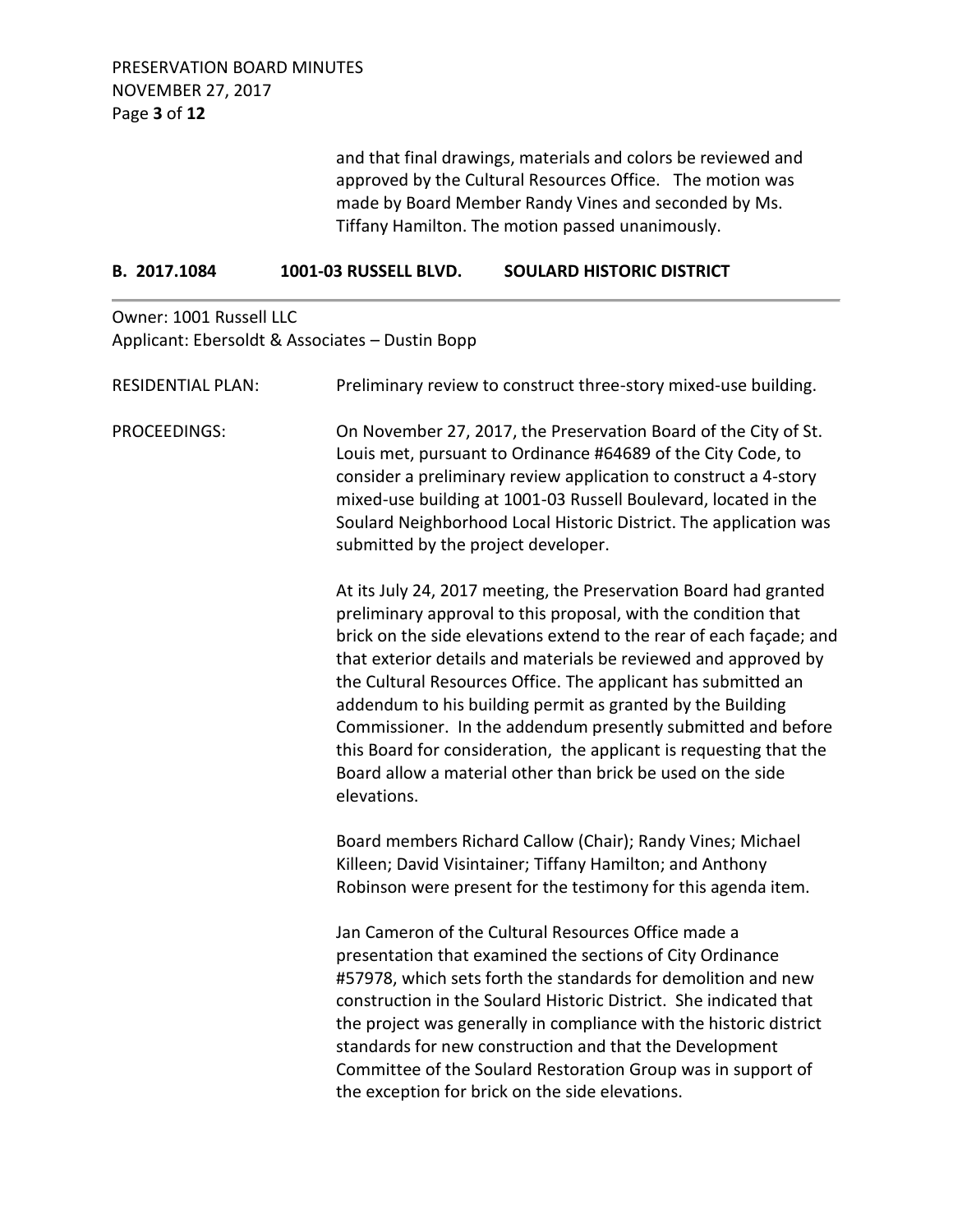## PRESERVATION BOARD MINUTES NOVEMBER 27, 2017 Page **4** of **12**

|                           | Charlie Closser, of 1001 Russell LLC, the project developer, spoke<br>in support of the exception. He submitted letters of support from<br>7th Ward Alderman Jack Coatar and from the Soulard Restoration<br>Group. Mr. Closser explained the financial constraints of this<br>relatively small building that made the additional brick cost-<br>prohibitive and submitted letters of support for the change from<br>9th Ward Alderman Jack Coatar and from the Soulard Restoration<br>Group, signed by President Wade Weistreich. Mr. Closser<br>submitted additional plans that included a new rendering of the<br>proposed building and revised elevations for the secondary<br>façades: that of the western facade now shows a brick massing<br>placed at the junction of brick and siding, replicating a chimney.<br>Mr. Closser stated that given the relatedly small size of the<br>building, with only 16 units, the cost of the additional brick would<br>be difficult to sustain; and that lobby space and amenities had<br>already been scaled back substantially. In response to a question<br>from Board Member Killeen, Mr. Closser testified that he could<br>not add a setback to the east elevation, as the building could not<br>encroach upon the neighboring garage, sited at the property line<br>and which had no foundation. |
|---------------------------|-----------------------------------------------------------------------------------------------------------------------------------------------------------------------------------------------------------------------------------------------------------------------------------------------------------------------------------------------------------------------------------------------------------------------------------------------------------------------------------------------------------------------------------------------------------------------------------------------------------------------------------------------------------------------------------------------------------------------------------------------------------------------------------------------------------------------------------------------------------------------------------------------------------------------------------------------------------------------------------------------------------------------------------------------------------------------------------------------------------------------------------------------------------------------------------------------------------------------------------------------------------------------------------------------------------------------------------------------------|
| <b>FINDINGS OF FACTS:</b> | The Preservation Board found that:<br>The proposed new construction is a three-story mixed-use<br>$\bullet$<br>building. The building responds to the intent of the New<br>Construction section of the Soulard Historic District Standards,<br>while not meeting every standard.<br>The street façade material will be brick, and meets the<br>$\bullet$<br>standards for façade materials. The lap siding proposed for the<br>side elevations generally meets the standards for semi-public<br>facades.<br>The developer has agreed to place a brick "chimney" at the<br>transition from brick to siding on the west elevation, which<br>will be the most street-visible. A similar treatment cannot be<br>used on the east elevation because of a neighboring structure<br>that is sited on the property line.                                                                                                                                                                                                                                                                                                                                                                                                                                                                                                                                    |
| <b>BOARD DECISION:</b>    | It was the decision of the Preservation Board to grant<br>preliminary approval to the proposal, with the condition that final<br>plans and exterior details and materials be reviewed and<br>approved by the Cultural Resources Office. The motion was made                                                                                                                                                                                                                                                                                                                                                                                                                                                                                                                                                                                                                                                                                                                                                                                                                                                                                                                                                                                                                                                                                         |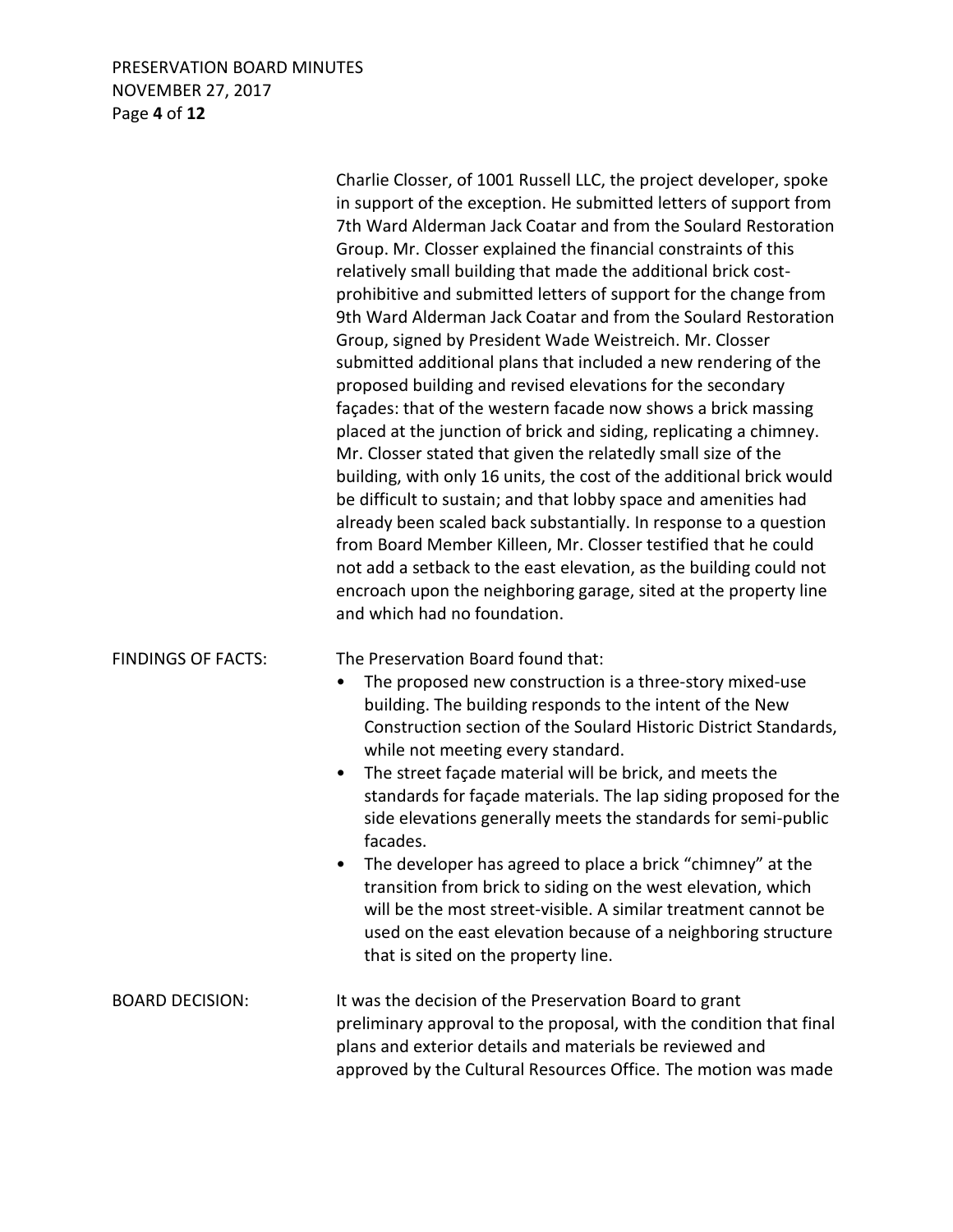by Board Member Michael Killeen. Mr. Anthony Robinson seconded the motion. The motion passed unanimously.

|              | C. 2017.1278              | 3001 MISSOURI AVE.                       | <b>BENTON PARK HISTORIC DISTRICT</b>                                                                                                                                                                                                                                                                                                                                                                                                                                                                                                                                          |
|--------------|---------------------------|------------------------------------------|-------------------------------------------------------------------------------------------------------------------------------------------------------------------------------------------------------------------------------------------------------------------------------------------------------------------------------------------------------------------------------------------------------------------------------------------------------------------------------------------------------------------------------------------------------------------------------|
|              | Applicant: Dan Kammerer   | <b>Owner: Prime Property Investments</b> |                                                                                                                                                                                                                                                                                                                                                                                                                                                                                                                                                                               |
|              | <b>RESIDENTIAL PLAN:</b>  |                                          | Preliminary review to construct a new single family house.                                                                                                                                                                                                                                                                                                                                                                                                                                                                                                                    |
| PROCEEDINGS: |                           | application.                             | On November 27, 2017 the Preservation Board of the City of St.<br>Louis met, pursuant to Ordinance #64689 of the City Code, to<br>consider a Preliminary Review for a proposal to construct a one-<br>and-a-half-story single family building with attached garage at<br>3001 Missouri Ave, in the Benton Park Neighborhood Local<br>Historic District. Dan Kamerer, the property owner, submitted the                                                                                                                                                                        |
|              |                           |                                          | Board members, Richard Callow (Chairman), Tiffany Hamilton,<br>David Visintainer, Michael Killeen and Randy Vines were present<br>for the testimony for this agenda item.<br>Bob Bettis of the Cultural Resources Office made a presentation<br>that examined the section of City Ordinance #67175, which sets<br>forth the standards for new residential construction in the Benton<br>Park Neighborhood Local Historic District. He indicated that the<br>project generally complied with the Design Standards.<br>Dan Kamerer, applicant, was present but did not testify. |
|              | <b>FINDINGS OF FACTS:</b> | ٠<br>$\bullet$                           | The Preservation Board found that:<br>The proposed site for construction, 3001 Missouri Avenue, is<br>located in the Benton Park Local Historic District.<br>The proposed design for the new building follows an<br>appropriate Model Example.<br>As there is no alley, any required parking would necessitate a<br>curb-cut either on Crittenden                                                                                                                                                                                                                             |
|              | <b>BOARD DECISION:</b>    |                                          | It was the decision of the Preservation Board to grant preliminary<br>approval of the proposed new construction, with the stipulation<br>that final plans and exterior materials are reviewed and approved<br>by the Cultural Resources Office. The motion was made by Board                                                                                                                                                                                                                                                                                                  |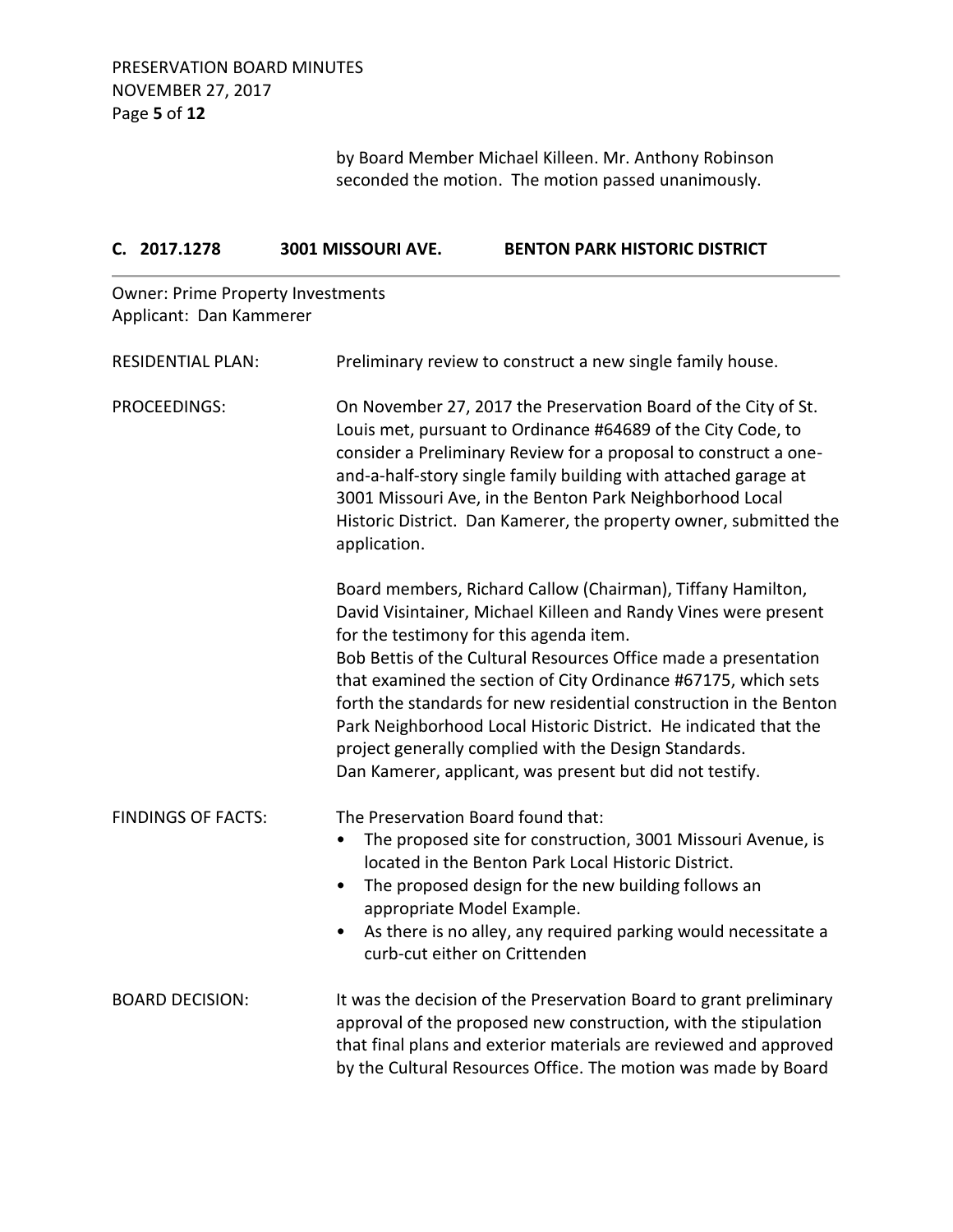member David Visintainer. Ms. Tiffany Hamilton seconded the motion. The motion passed unanimously.

### **D. 2017.1544 2266/2268 MISSOURI AVE. McKINLEY HEIGHTS HISTORIC DISTRICT**

Owner: Martino, LLC Applicant: Bradley Collins Architects

| <b>RESIDENTIAL PLAN:</b>  | Preliminary review to construct two new single-family houses.                                                                                                                                                                                                                                                                                                                                                                               |
|---------------------------|---------------------------------------------------------------------------------------------------------------------------------------------------------------------------------------------------------------------------------------------------------------------------------------------------------------------------------------------------------------------------------------------------------------------------------------------|
| <b>PROCEEDINGS:</b>       | On November 27, 2017 the Preservation Board of the City of St.<br>Louis met, pursuant to Ordinance #64689 of the City Code, to<br>consider a Preliminary Review for a proposal to construct two,<br>two-story, single family buildings with detached garages at 2266 &<br>2268 Missouri Avenue, in the McKinley Heights Neighborhood<br>Local Historic District. Bradley Peterson, architect for the project,<br>submitted the application. |
|                           | Board members, Richard Callow (Chairman), Randy Vines, David<br>Visintainer, Anthony Robinson, Michael Killeen and Tiffany<br>Hamilton were present for the testimony for this agenda item.                                                                                                                                                                                                                                                 |
|                           | Bob Bettis of the Cultural Resources Office made a presentation<br>that examined the section of City Ordinance #67901, which sets<br>forth the standards for new residential construction in the<br>McKinley Heights Neighborhood Local Historic District. He<br>indicated that the project generally complied with the Design<br>Standards.<br>Bradley Peterson, applicant and architect, was present but did not<br>testify.              |
| <b>FINDINGS OF FACTS:</b> | The Preservation Board found that:<br>The proposed site for construction, 2266-68 Missouri Avenue,<br>٠<br>is located in the McKinley Heights Local Historic District.<br>The design for the new building uses an appropriate Model<br>$\bullet$<br>Example.<br>The massing, scale, and proportions of the buildings are<br>$\bullet$<br>appropriate for their site and compatible with adjacent<br>buildings.                              |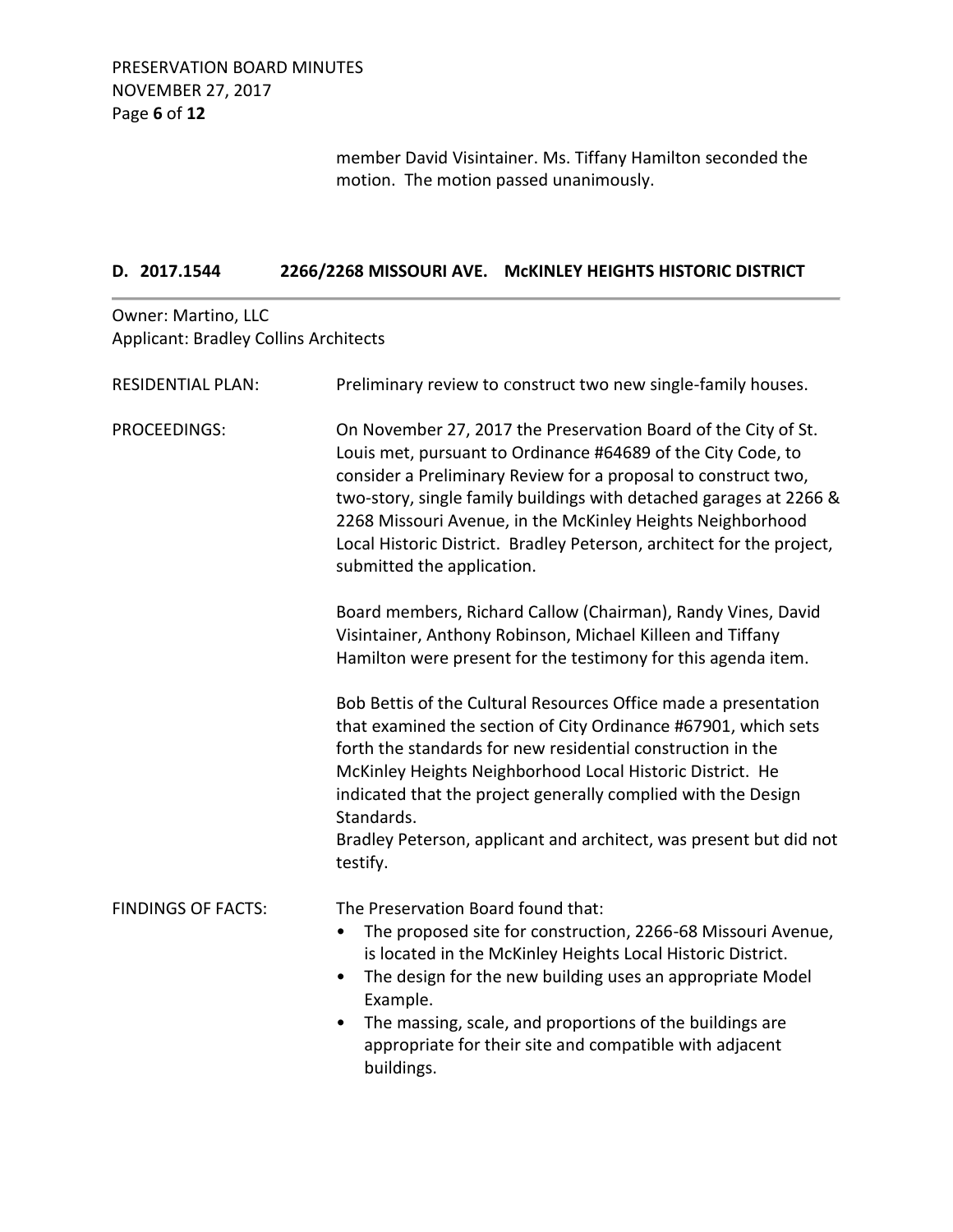| <b>BOARD DECISION:</b> | It was the decision of the Preservation Board to grant preliminary |
|------------------------|--------------------------------------------------------------------|
|                        | approval of the proposed new construction, with the stipulation    |
|                        | that the basement windows on 2268 Missouri not be arched and       |
|                        | that the final plans and exterior materials are reviewed and       |
|                        | approved by the Cultural Resources Office. The motion was made     |
|                        | by Board Member Mike Killeen. Mr. Randy Vines seconded the         |
|                        | motion. The motion passed unanimously.                             |

| 215 YORK AVE.<br>E. 2017.1776 | <b>CENTRAL WEST END HISTORIC DISTRICT</b> |
|-------------------------------|-------------------------------------------|
|-------------------------------|-------------------------------------------|

Owner: Andy Holloran Applicant: JNS Designs – Kay Galligan

DEFERRED UNTIL NEXT BOARD MEETING, SCHEDULED FOR DECEMBER 18<sup>th</sup>, 2017

| Owner: Historic Lafayette Church, LLC<br>Applicant: UIC Brent Crittenden |                                                                                      |                                                                                                                                                                                                                                                                                                                                                                                                                                                                                                                                                                                             |
|--------------------------------------------------------------------------|--------------------------------------------------------------------------------------|---------------------------------------------------------------------------------------------------------------------------------------------------------------------------------------------------------------------------------------------------------------------------------------------------------------------------------------------------------------------------------------------------------------------------------------------------------------------------------------------------------------------------------------------------------------------------------------------|
| <b>RESIDENTIAL PLAN:</b>                                                 | Preliminary review to construct multi-purpose room addition to<br>existing building. |                                                                                                                                                                                                                                                                                                                                                                                                                                                                                                                                                                                             |
| PROCEEDINGS:                                                             |                                                                                      | On November 27, 2017, the Preservation Board of the City of St.<br>Louis met, pursuant to Ordinance #64689 of the City Code, to<br>consider a preliminary application for the construction of<br>additions to the Lafayette Preparatory Academy, located in the<br>Lafayette Square Local Historic District. The project will add two<br>stories above an existing one-story school at Lafayette Avenue<br>and a two-story addition facing Mississippi Avenue. The<br>application was submitted by the property owner and developer,<br>Brent Crittenden of Historic Lafayette Church, LLC. |

Board members Richard Callow (Chair), David Visintainer, Mike Killeen, Anthony Robinson, Tiffany Hamilton and Randy Vines were present for the testimony for this agenda item.

Jan Cameron of the Cultural Resources Office, made a presentation that examined the sections of City Ordinance #69112, which sets forth the standards for non-residential new construction in the Lafayette Square Local Historic District. A letter in general support of the project with conditions from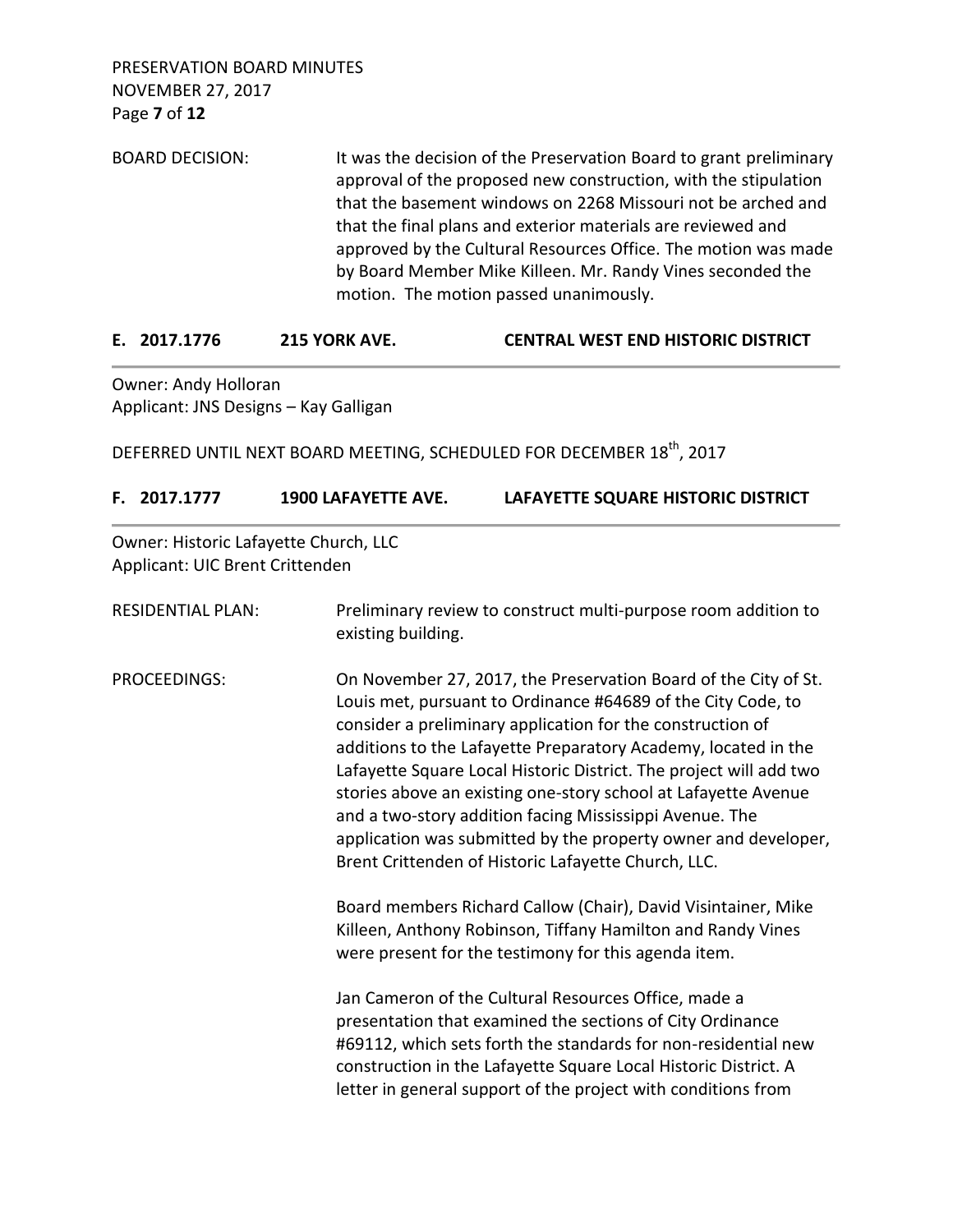### PRESERVATION BOARD MINUTES NOVEMBER 27, 2017 Page **8** of **12**

Suzanne Sessions, Co-Vice President of the Lafayette Square Development Committee, was submitted into the record. Ms Cameron summarized the proposal and showed images of the development site and the surrounding area. She testified that the project had been revised in accordance with comments by the Cultural Resources Office and appeared now more compatible with adjacent historic buildings in mass, scale and exterior materials. She noted two areas still of concern: the design of main stair on the Mississippi elevation and the location of an HVAC screen at the southeast corner of the Preston Place elevation; beyond these elements, the project appears to comply with Lafayette Square Historic District Standards.

Brent Crittenden, of Historic Lafayette Church LLC, the property owner and project developer, testified on his own behalf and presented copies of additional drawings to the Board. He made a brief summary of the project's history and the proposed new construction.

The Chairman then called Suzanne Sessions, Co-Vice President of the Lafayette Square Development Committee, and requested that she state the Committee's concerns. Ms. Sessions said the Committee remained concerned about three areas: The trim on the gable of the Mississippi building; the screen on the Preston Place elevation; and the stair design on the Lafayette Avenue elevation.

In response to a question from Board Member Randy Vines about these three elements, Mr. Crittenden said he was willing to consider additional stone trim and the relocation of the HVAC and screen, but he felt that the stair railing design was a critical element that made the composition work.

FINDINGS OF FACTS: The Preservation Board found that:

- The proposed site for construction, 1900 Lafayette Avenue, is located in the Lafayette Square Local Historic District.
- The applicant has presented his design to the Cultural Resources Office and the Lafayette Square Development Committee and has been responsive to their concerns, resulting in increased visual compatibility with surrounding historic buildings.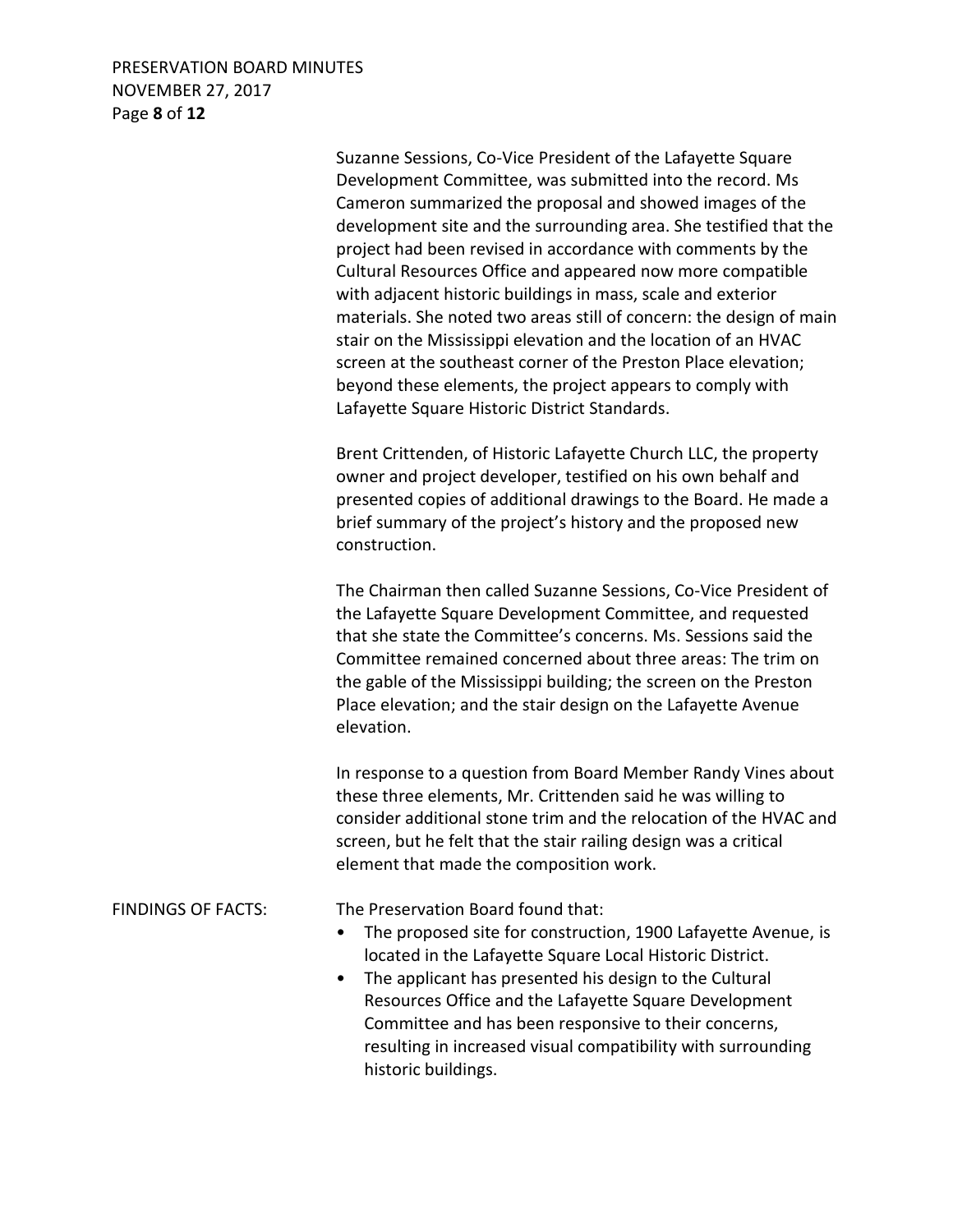PRESERVATION BOARD MINUTES NOVEMBER 27, 2017 Page **9** of **12**

|                        | The design complies with most of the requirements for new<br>$\bullet$<br>non-residential construction in the Lafayette Square Historic<br>District; however, concerns regarding the impact of the<br>proposed stair rail, metal screen and additional stone trim on<br>the Mississippi façade have been noted.<br>The architect has indicated that he is willing to work with the<br>$\bullet$<br>Cultural Resources Office staff and the Lafayette Square<br>Committee to address their concerns about the amount of<br>stone trim and the HVAC screen, but contends that the stair<br>element is critical to his design. |
|------------------------|-----------------------------------------------------------------------------------------------------------------------------------------------------------------------------------------------------------------------------------------------------------------------------------------------------------------------------------------------------------------------------------------------------------------------------------------------------------------------------------------------------------------------------------------------------------------------------------------------------------------------------|
| <b>BOARD DECISION:</b> | It was the decision of the Preservation Board to grant preliminary<br>approval to the proposed design, with the stipulation that screen<br>location be relocated to be less visible and with the stipulation<br>the stair rail location be re-evaluated and approved by staff, and<br>that exterior materials be reviewed and approved by the<br><b>Cultural Resources Office.</b>                                                                                                                                                                                                                                          |
|                        | The motion was made by Board Member David Visintainer. Ms<br>Tiffany Hamilton seconded the motion. A roll was called. The<br>motion failed 3 to 2.                                                                                                                                                                                                                                                                                                                                                                                                                                                                          |
|                        | Board member Anthony Robinson moved to grant preliminary<br>approval to the proposed design with the stipulations that the<br>screen location be reconsidered and final plans are reviewed and<br>approved by the Cultural Resources Office. Mr. Vines seconded<br>the motion. A roll was called. The motion passed $3 - 2$ with<br>Board Members Robinson, Vines and Michael Killeen voting in<br>favor of the motion and Board Members David Visintainer and<br>Tiffany Hamilton opposed.                                                                                                                                 |

### **APPEALS OF DENIALS**

| G. 2017.1778 | <b>1930 VIRGINIA AVE.</b> | <b>COMPTON HILL HISTORIC DISTRICT</b> |
|--------------|---------------------------|---------------------------------------|
|              |                           |                                       |

Owner/Applicant: Sidney Holding Group, LLC

| RESIDENTIAL PLAN: | Appeal of Preservation Board's conditions.                                                                                     |
|-------------------|--------------------------------------------------------------------------------------------------------------------------------|
| PROCEEDINGS:      | On November 27, 2017 the Preservation Board of the City of St.<br>Louis met, pursuant to Ordinance #64689 of the City Code, to |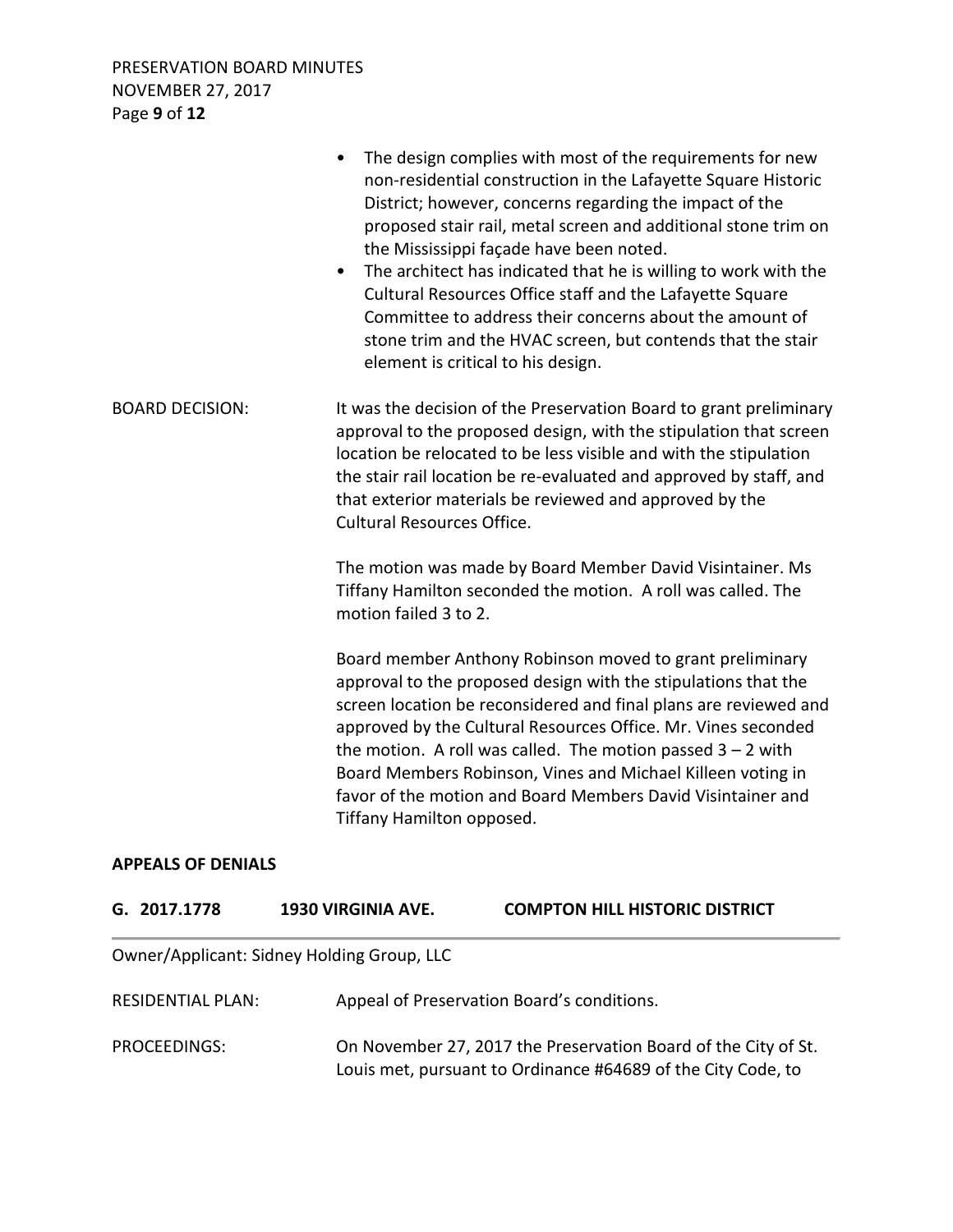# PRESERVATION BOARD MINUTES NOVEMBER 27, 2017 Page **10** of **12**

|                           | consider an appeal of a Director's Denial of addendum to a permit<br>to construct a two-family residence at 1930 Virginia Avenue.                                                                                                                                                                                                                                                                                                                                   |
|---------------------------|---------------------------------------------------------------------------------------------------------------------------------------------------------------------------------------------------------------------------------------------------------------------------------------------------------------------------------------------------------------------------------------------------------------------------------------------------------------------|
|                           | Board members Richard Callow (Chairman), Anthony Robinson,<br>Tiffany Hamilton, Randy Vines, David Visintainer, and Mike Killeen<br>were present for the testimony for this agenda item.                                                                                                                                                                                                                                                                            |
|                           | Andrea Gagen of the Cultural Resources Office made a<br>presentation that examined the sections of City Ordinance<br>#57702, which sets forth standards for new construction in the<br>Compton Hill Historic District. She entered into the record the<br>ordinances, agenda item and the PowerPoint presentation, as<br>well as feedback from a neighbor, the Compton Hill Reservoir<br>Square Residents Association & 6th Ward Alderwoman Christine<br>Ingrassia. |
|                           | Orlando Askins, owner, spoke on his own behalf.                                                                                                                                                                                                                                                                                                                                                                                                                     |
|                           | Frank Absher, Daron Smith, John Maxwell and Cathy Greminger,<br>neighborhood residents, spoke in opposition to the addendum.                                                                                                                                                                                                                                                                                                                                        |
| <b>FINDINGS OF FACTS:</b> | The Preservation Board found that:<br>The proposed site for the new two-family building is within<br>$\bullet$<br>the boundaries of the Compton Hill Certified Local Historic<br>District.<br>The south side of the building is visible due to the one-story<br>$\bullet$<br>building to the south, and the north elevation will be partially<br>visible.                                                                                                           |
|                           | The cement board siding proposed for the sides and rear of<br>٠<br>the building are not compatible in type and texture with the<br>predominant original building materials used in the<br>neighborhood.                                                                                                                                                                                                                                                             |
| <b>BOARD DECISION:</b>    | It was the decision of the Preservation Board to uphold the<br>Director's denial of the addendum. The motion was made by<br>Board member David Visintainer. Mr. Randy Vines seconded the<br>motion while Mr. Anthony Robinson opposed the motion. The<br>motion passed 4-1.                                                                                                                                                                                         |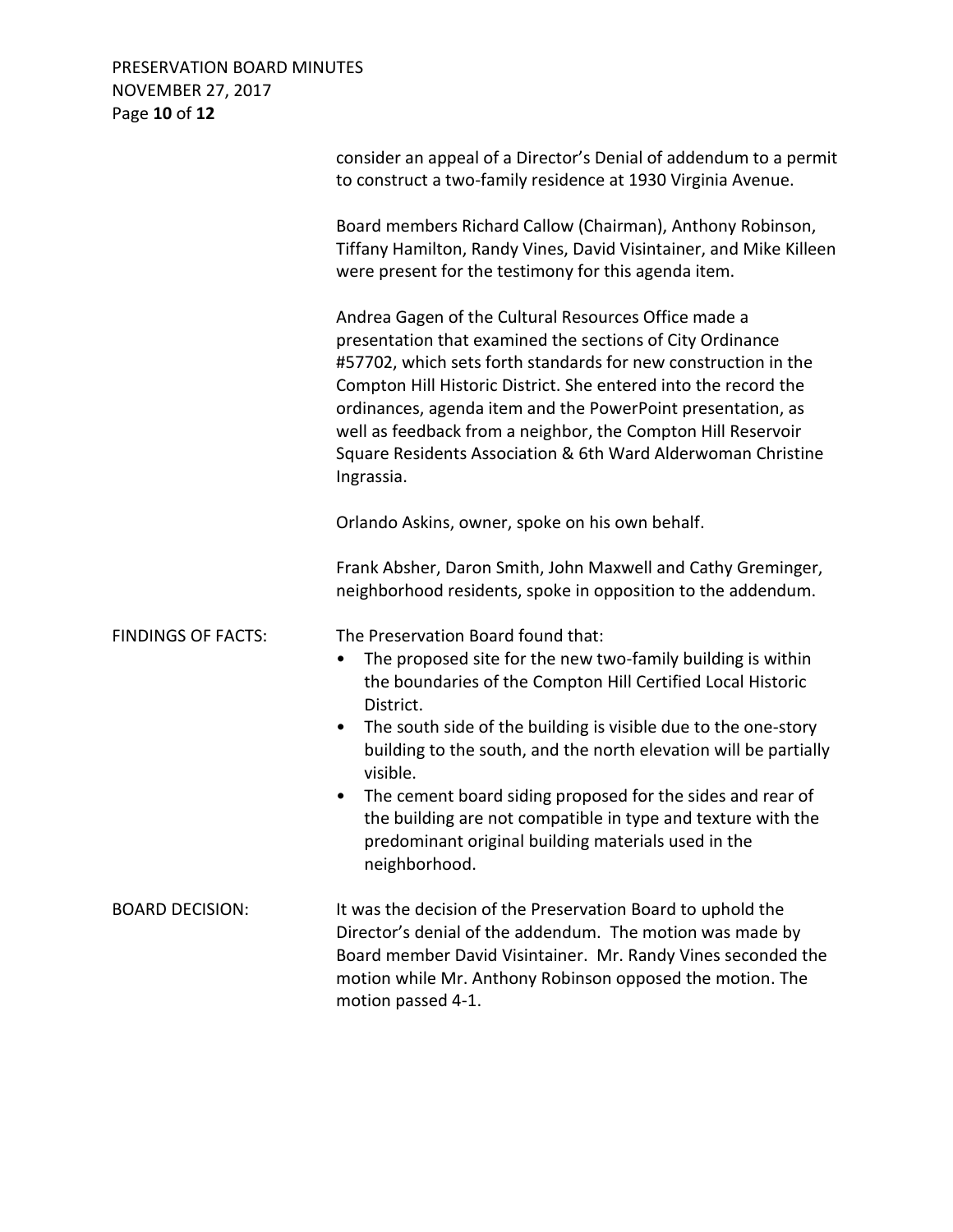PRESERVATION BOARD MINUTES NOVEMBER 27, 2017 Page **11** of **12**

# **H. 2017.1425 816 ALLEN AVE. SOULARD HISTORIC DISTRICT** Owner: Archbishop of St. Louis – Ron Hampp Applicant: Dalco Industries – Brian Dickerson RESIDENTIAL PLAN: Appeal of a denial of a building permit application to replace eighteen windows. PROCEEDINGS: On November 27, 2017 the Preservation Board of the City of St. Louis met, pursuant to Ordinance #64689 of the City Code, to consider an appeal of the Director's Denial of a building permit to retain windows and trim installed on a building at 816 Allen Avenue, in the Soulard Neighborhood Local Historic District. The applicant submitted the appeal. Board members Richard Callow, Mike Killeen, Anthony Robinson, Randy Vines, Tiffany Hamilton and David Visintainer were present for the testimony for this agenda item. Andrea Gagen of the Cultural Resources Office made a presentation that examined the sections of City Ordinance #62382, which sets forth the standards for windows in the Soulard Neighborhood Local Historic District. Ms. Gagen entered into the record certified copies of Ordinances #64689, as amended by #64925, and #62382; the Board agenda and the PowerPoint presentation for 816 Allen. Brian Dickerson, of Dalco Industries, spoke on the owner's behalf. FINDINGS OF FACTS: The Preservation Board found that: • 816 Allen Avenue is located in the Soulard Neighborhood Local Historic District. • The front of the building is considered to be a Public Façade under the Soulard Historic District standards. • The installed double-hung windows, although historic replacement windows, do not replicate the dimensions and profiles of the original wood windows, resulting in a reduction of glass size. • The brick-mold and mullions have been covered or replaced

with extruded aluminum pieces that do not replicate the originals.